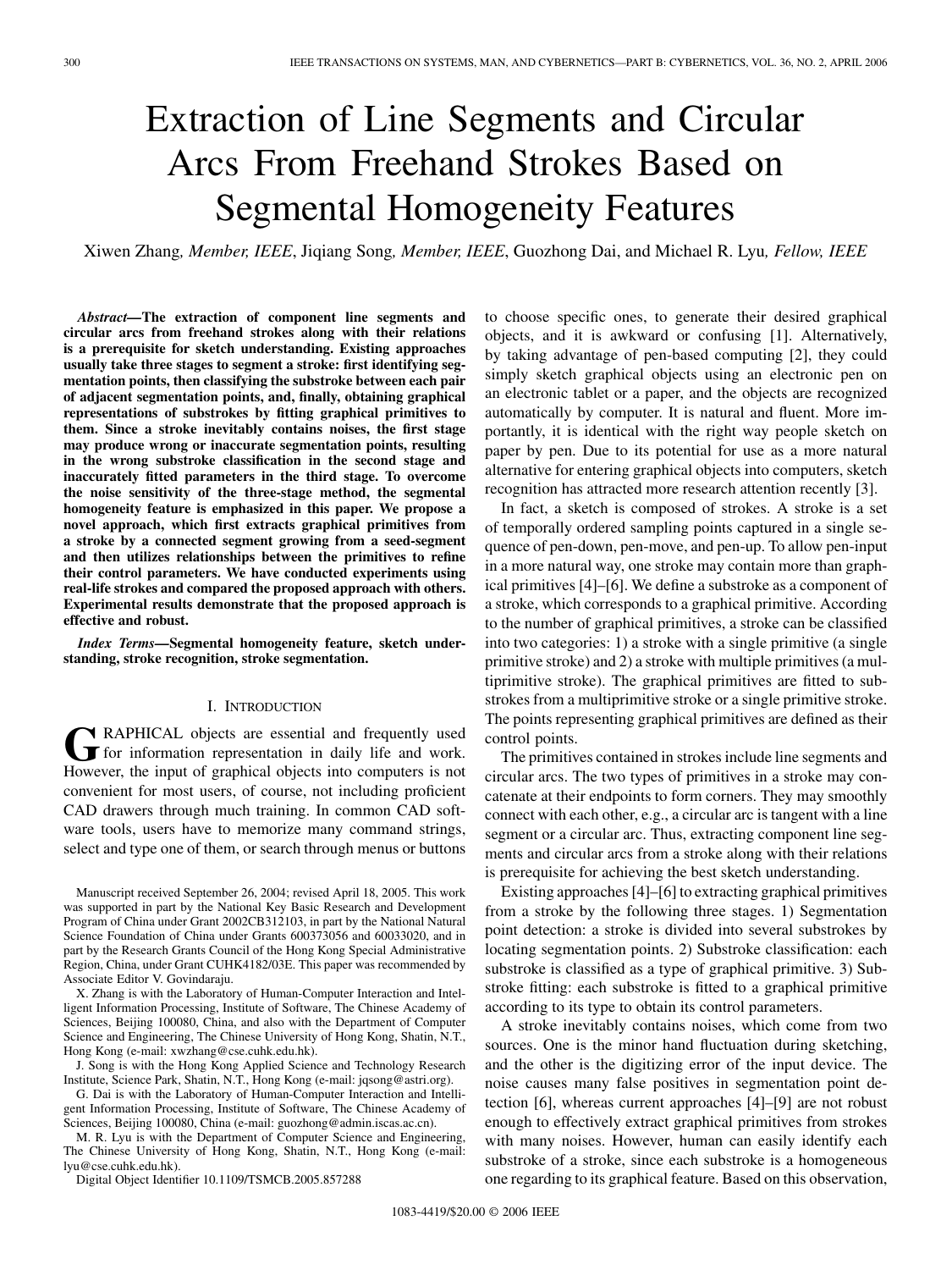the segmental homogeneity feature is emphasized in this paper. Suppose a substroke is divided into equal-length segments and each segment is characterized using its homogeneity features, the difference among these segments becomes much smaller, which means the homogeneity features of segments within the same substroke are similar. These observations can help extract, fast and accurately, substokes from a stroke. Consequently, this paper proposes a novel approach to extract graphical primitives from strokes based on the segmental homogeneity feature. The relations between primitives are determined based on a set of domain rules and are exploited to refine the control parameters of extracted graphical primitives for perfect visual representation.

The rest of this paper is organized as follows. Section II reviews the previous work related to graphical primitive extraction from strokes and presents our analyses. Section III describes the definition of a seed-segment and the segment-growing algorithm based on it. Section IV applies the proposed approach to the extraction of graphical primitives from strokes and utilizes their relations to refine their control parameters. In Section V, detailed experimental results and performance analyses are reported, and some comparisons with other approaches are also given. Section VI draws our conclusions.

## II. RELATED WORK

Existing three-stage approaches to stroke segmentation first identify segmentation points. Approaches for detecting segmentation points can be classified into three classes according to their detection features.

1) Approaches based on speeds and curvatures of stroke points.

Calhoun *et al.* [\[7](#page-10-0)] identify segmentation points using both speeds and distance sign changes of stroke points. The distance sign is estimated using a window of points on either side of a current point.

The above approach works well for sketches with relatively low noise levels, but yields many false positives for noisy sketches. Thus, Davis [\[6](#page-10-0)] first employs an average-based filtering to reduce (but not eliminate) false positives, and then combines speed and curvature to identify segmentation points [[8\]](#page-10-0). The average-based filtering looks for extremes only in areas of the speed and curvature that exceed the average value.

Although strokes can be usually smoothed with appropriate filters to suppress noisy points, it is difficult to select filters that work equally well for different strokes [\[9](#page-10-0)]. Too little smoothing leads to superfluous corners whereas excessive smoothing causes the disappearance of true corners [\[7](#page-10-0)].

2) Fuzzy logic approaches based on speeds, accelerations, directions, and angles of stroke points.

Strokes are segmented through finding obtuse and acute corner points and inflection points [[4\]](#page-10-0), [[5\]](#page-10-0), which are identified as segmentation points. These approaches exploit properties and fuzzy heuristic knowledge of segmentation points, which are related to speed and acceleration. The obtuse corner points are identified based on directional deviations of stroke points. The acute corner points are detected between two adjacent obtuse points, by an adaptive threshold and fuzzy knowledge, with respect to speeds, accelerations and linearity of stroke points. Inflection points are identified in terms of changes in convexity of stroke points.

3) Scale-space-based approaches.

Sezgin *et al.* [[9\]](#page-10-0) propose a scale-space based approach to increase segmentation point detection accuracy in noisy sketches. The approach is based on curvature and speed. It is to look at the number of segmentation points presented at different scales in the scale space, and to select a scale where most of the noise is filtered out. The feature count graph is modeled by fitting two lines to it: one to the region with the steep drop corresponding to places where the segmentation points disappear due to noise and the other to the flat region where real segmentation points disappear. The scale corresponding to the intersection of these two lines is taken. The approach is computationally intensive [[7\]](#page-10-0) and, thus, cannot satisfy the rapid requirement for stroke segmentation.

After identifying segmentation points, substrokes are classified to representing lines, circular arcs, or other graphical primitives. There are three kinds of approaches to classify substrokes according to their underlying techniques.

1) Approaches based on the least-squares fitting error (LSFE).

Calhoun *et al.* [[7\]](#page-10-0) compute LSFEs to a line and a circle for each substroke. A substroke is typically classified into the graphical primitive that matches with the least error. To be a valid circular arc, the subtending angle of the arc must be at least  $15^\circ$ .

Shpitalni and Lipson [\[10](#page-10-0)], based on the linear leastsquares fitting to a conic section equation, utilize the equation's natural property to classify strokes and identify lines, elliptic arcs, and corners composed of two lines with an optional fillet. The hyperbola form of the equation is used for corner detection.

2) Approaches based on length ratio.

For a substroke, Davis [\[6](#page-10-0)] compares the Euclidean distance between a pair of segmentation points and the accumulated arc length covered by the original substroke points. The ratio of the arc length to the Euclidean distance is very close to 1 for a linear region and significantly higher than 1 for a curved region. They approximate substrokes with the ratio higher than 1 using Bezier curves and do those with the ratio very close to 1 using line segments.

3) Approaches based on shape.

Qin *et al.* [\[5](#page-10-0)] classify a substroke as a line, a conic curve, or a free-form curve according to its linearity, convexity and complexity. A conic curve is further classified into a circle, a circular arc, an ellipse, or an elliptical arc using the weighted least-square fitting with some normalization techniques based on algebraic distances. When free-form curves are identified, B-spline curves are used to fit a set of stroke points.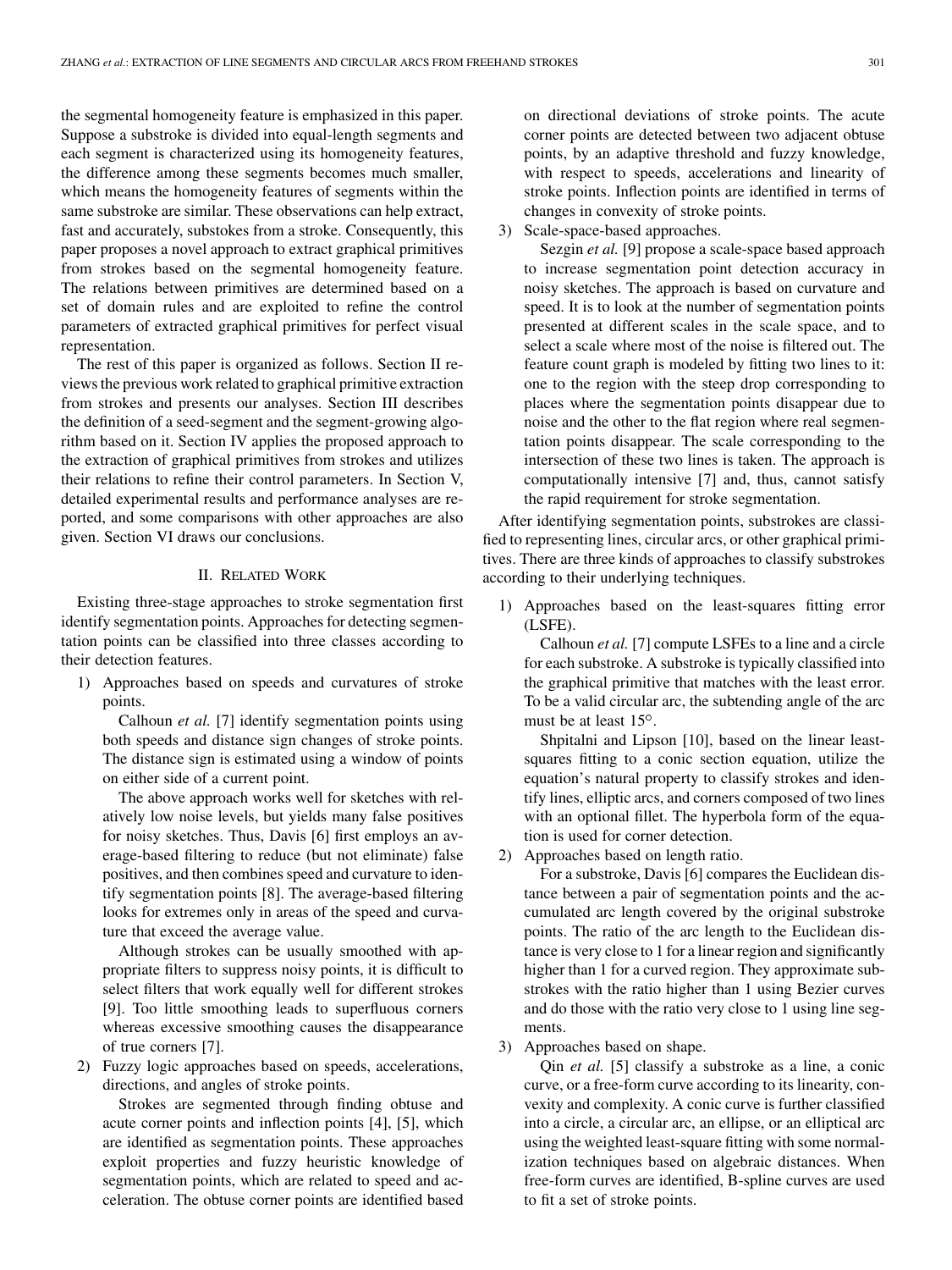There is much investigation [\[11](#page-10-0)]–[[19\]](#page-10-0) for segmenting the other kind of digital curves consisting of connected pixels. Those curves are detected from images scanned from paper drawings [\[11](#page-10-0)], [[12\]](#page-10-0), [[16\]](#page-10-0) or captured from other objects  $[13]$  $[13]$ – $[15]$  $[15]$ ,  $[17]$  $[17]$ – $[19]$  $[19]$ . These methods are not applicable to stroke segmentation because strokes consist of rather sparse points and contain more noisy points due to freehand sketching and digitization errors.

Previous related work on graphical primitive extraction from strokes does not provide complete information. They identify corners [\[1](#page-10-0)], [[4\]](#page-10-0), [\[6](#page-10-0)], [[7\]](#page-10-0), [[9\]](#page-10-0) and smooth joints of curves [\[5](#page-10-0)], but not tangent points between circular arcs and line segments or circular arcs, which are common and important in sketches. Line segments, circular arcs, Bezier curves, and B-spline curves are extracted from a stroke [\[4](#page-10-0)]–[[7\]](#page-10-0), [[9\]](#page-10-0), but their relations are not provided. Igarashi *et al.* [\[20](#page-10-0)] identify relations among strokes, including perpendicular, congruence, and symmetry. The strokes are all single primitives and only corresponding to line segments. Landay and Myers [\[21](#page-10-0)] also identify relations among strokes, including containing, near, vertical, and horizontal relations. In fact, the relations between the primitives in a stroke and the relations among strokes [\[9](#page-10-0)] are useful for sketch understanding. We think *a priori* knowledge in segmental homogeneity features should be incorporated into the extraction process of substrokes. Obviously, this will improve the entirety of extraction results and greatly reduce noise sensitivity. Furthermore, the relationship between graphical primitives can be used to refine their control parameters. Thus, our approach is designed on the following principles.

- Line segments and circular arcs are extracted in their entireties, even if they are cornered or tangent to each other.
- *A priori* knowledge of graphical primitives can be incorporated effectively to improve the reliability of the graphical primitive extraction.
- The criteria of homogeneity should be noise insensitive.
- The relations between graphical primitives can be extracted and used to refine control parameters of the primitives.
- The extracted information should be represented as a compact structure for the subsequent sketch understanding.

## III. DEFINITION AND GROWING OF SEED-SEGMENT

Due to digitizing errors and minor hand fluctuations, there are some unnecessary and inaccurate points in strokes, as shown in Fig. 1(a), which contains two strokes, i.e.,  $A'B'$  and  $C'D'$ , points A' and C' are points of pen-down, points B' and D' are ones of pen-up. Current graphical primitive extraction approaches based on segmentation point detection are prone to over-segmenting or under-segmenting strokes due to noisy points.

However, the human recognizes graphical primitives from a stroke mainly depending on their homogeneity of graphical features; that is to say, any two equal-length segments of the same substroke have very similar graphical features, including a slope and an intercept for a line or a radius and a center for a circle or an arc. Following this observation, we propose to use a seed-segment, which can best represent the graphical feature of a sub-



Fig. 1. Graphical primitives are extracted from a sketch. (a) A sketch with two strokes  $A'B'$  and  $C'D'$ . (b) Substrokes  $A'E''$ ,  $E''F''$ ,  $F''B'$  are extracted from stroke A'B' and  $C'G''$  and  $G''D'$  are from  $C'D'$ . (c) Fitted results of substrokes are line segments  $A'E'''$  and  $H'''B'$  and arcs  $\overline{F}'''G'''$ ,  $C'I'''$  and  $J'''D'$ . (d) Refined graphical primitives are label in black, and ground-truth ones manually extracted in blue. (Color version available online at http://ieeexplore.ieee.org.)

stroke, to identify the homogeneity feature of a substroke, and then extract the substroke based on the seed-segment growing.

#### *A. Definition of a Seed-Segment*

A seed-segment is in fact a segment of the original stroke and is used to extract a substroke. To define whether a segment can be a seed-segment, three homogeneity-related estimations for a segment are defined first.

1) The LSFE: LSFE is the smaller one between the line fitting error and the circle fitting error of the segment. It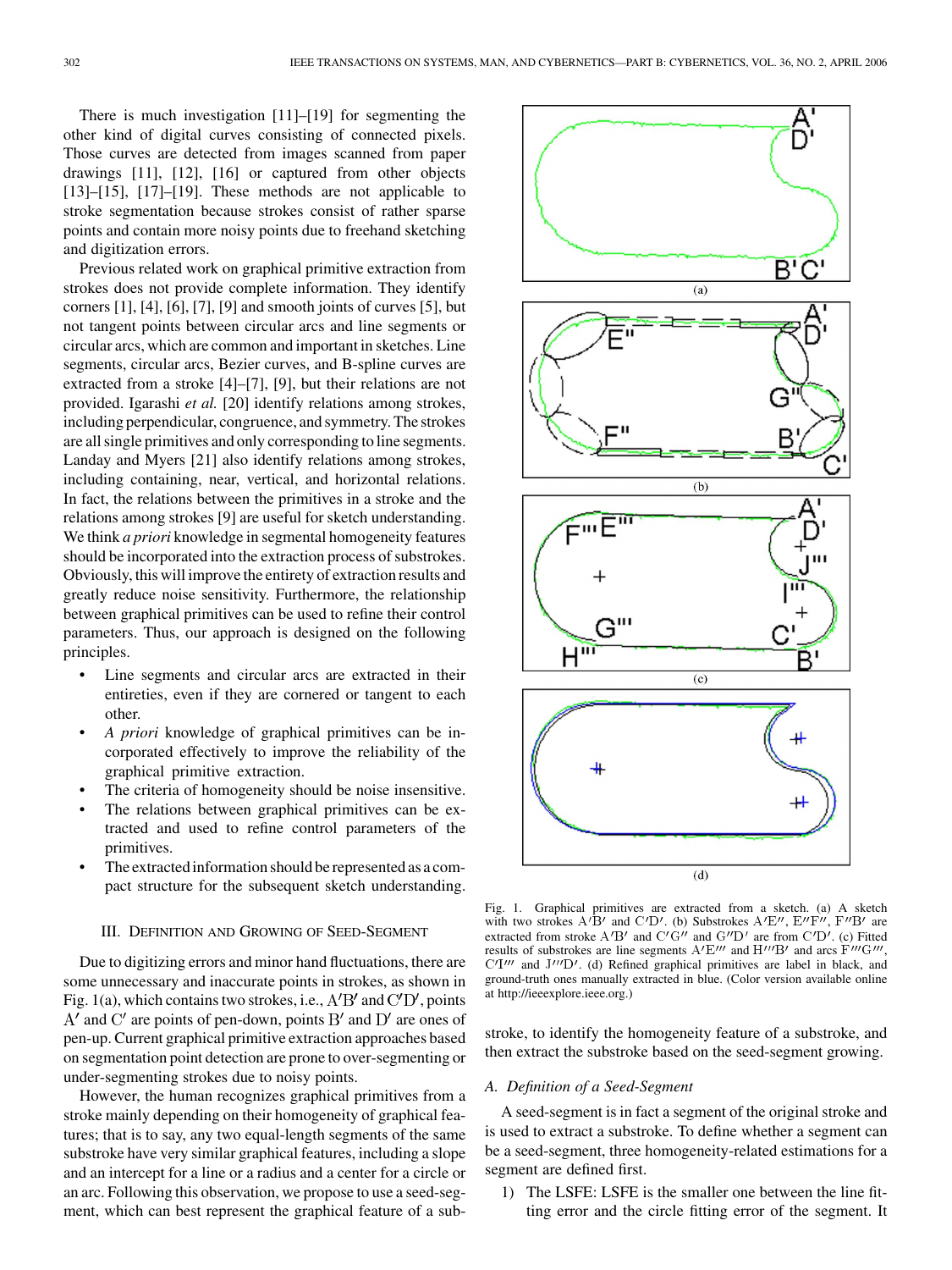indicates the membership extent of the segment being a straight-line segment or a circular arc.

- 2) Graphical Attributes (GAs): If the line fitting error is smaller,  $k$  and  $b$  are calculated according to formulas in the reference [[11\]](#page-10-0); they are the slope and the intercept of a line equation  $y = kx + b$ , respectively. Otherwise, the circle fitting error is smaller, and  $x_C$ ,  $y_C$ , and r are calculated according to formulas in the [\[11](#page-10-0)], they are coordinates of center and the radius of a circle, respectively. k and b or  $x_C$ ,  $y_C$ , and r are graphical attributes of a segment.
- 3) Graphical Homogeneities (GHs): After dividing a segment into three equal-length subsegments, GHs are the maximum absolute differences of GAs  $(k \text{ and } b \text{ for a line})$ or  $x_C$ ,  $y_C$ , and r for a circular arc) of the segment over those of the three subsegments. They reflect the extent of homogeneity of the segment's graphical attributes. GHs for a line segment consist of  $\text{GH}_k$  and  $\text{GH}_b$ . GHs for a circular arc consist of  $\text{GHz}_{c}$ ,  $\text{GHz}_{c}$ , and  $\text{GHz}_{r}$ .

*Definition 1:* A seed-segment is a segment of a stroke that can well represent the graphical feature of a substroke. It must satisfy the following two constraints simultaneously.

- 1) LSFE is smaller than or equal to a preset threshold, i.e.,  $LSFE <$  max  $LSFE$ .
- 2) GHs are smaller than or equal to a set of preset thresholds, i.e.,  $\text{GH}_k \leq \max$   $\text{GH}_k$ ,  $\text{GH}_b \leq \max$   $\text{GH}_b$ , or  $\text{GH}_{X_c} \leq$  $\max$   $\text{GHz}_c$ ,  $\text{GHz}_c \leq \max$   $\text{GHz}_c$ ,  $\text{GHz}_r \leq \max$   $\text{GHz}_r$ .

The thresholds, max\_LSFE and max\_GHs including  $\max$  GH<sub>k</sub>,  $\max$  GH<sub>b</sub>, or  $\max$  GH<sub>xc</sub>,  $\max$  GH<sub>y<sub>c</sub></sub>,  $\max$  GH<sub>r</sub>, are preset by analyzing the substroke samples which represent graphical primitives. To determine these thresholds, we first manually collect many samples that are substrokes cropped from real-life strokes. Then, LSFE and GHs of each substroke are automatically calculated using the above definitions. Finally, max\_LSFE is set to be the maximum of all LSFEs, and Max\_GHs is set to be the maximum of all GHs. Therefore, for each type of substrokes, there is a set of preset thresholds. We provide two sets of thresholds for the substrokes corresponding to line segments and the circular arcs, respectively, in Section IV.

According to the positional relationship between a segment and its corresponding substroke, a segment can be classified into three categories: the internal segment, the boundary segment, and the external segment, as shown in Fig. 2. In the figure, there are two substrokes  $C'G''$  and  $G''D'$  in stroke  $C'D'$  and the external segment is for the substroke  $C'G''$ . The definitions are as follows.

*Definition 2:* An internal segment is entirely inside the current substroke, which means all its subsegments are inside the substroke as well. A seed-segment must be an internal segment. A current substroke is the substroke being processed.

*Definition 3:* A boundary segment is partially inside the current substroke. There are at least one and at most two subsegments locating entirely inside the substroke.

*Definition 4:* An external segment is entirely outside the current substroke, but inside the stroke, which means all its subsegments are outside the current substroke, but inside the stroke.

Fig. 2. Four categories of segments are for the substroke  $C'G''$ . (Color version available online at http://ieeexplore.ieee.org.)

Since LSFEs and GHs of different substrokes vary, after identifying a seed-segment which corresponding to a substroke, the classification thresholds of three categories of segments are calculated based on the seed-segment. Considering the impact from noisy points, the conditions for these segments are not as strict as those for the seed-segment. The thresholds are relaxed as  $max \text{ LSFE}' = LSEF + \varepsilon_L$ ,  $max \text{ -GHz}' = GHz + \varepsilon_{Gs}$ , where  $\varepsilon_{\rm L}$  and  $\varepsilon_{\rm Gs}$  are small offsets from the LSFE and GHs of the seed-segment, respectively.  $\varepsilon_{\rm Gs}$  for a line includes  $\varepsilon_{\rm Gk}, \varepsilon_{\rm Gb}$ , and for a circular arc include  $\varepsilon_{\rm Gxc}, \varepsilon_{\rm Gyc}, \varepsilon_{\rm Gr}$ . The internal segments should have similar graphical attributes with the seed-segment. For the line fitting process, max  $k' = k + \varepsilon_{Sk}$ , min  $k' =$  $a - \varepsilon_{Sk}$ , and max  $b' = b + \varepsilon_{Sb}$ , min  $b' = b - \varepsilon_{Sb}$  where  $\varepsilon_{Sk}$  and  $\varepsilon_{Sb}$  are small offsets from k and b of the seed-segment, respectively. For the circle fitting process, max  $x'_c = x_c + \varepsilon_{Sxc}$ ,  $\min x_c' = x_c - \varepsilon_{Sxc}, \max y_c' = y_c + \varepsilon_{Syc}, \min y_c' = y_c - \varepsilon_{Syc},$  $\max \tau' = r + \varepsilon_{Sr}$ , and  $\min \tau' = r - \varepsilon_{Sr}$ , where  $\varepsilon_{Sxc}, \varepsilon_{Syc}$ and  $\varepsilon_{Sr}$  are small offsets from  $x_c$ ,  $y_c$ , and r of the seed-segment, respectively. Thus, during the seed-segment growing, a new segment (or subsegment) grows on the following three conditions: 1) LSEF  $\leq$  max LSFE', 2) GHs  $\leq$  max GHs', and 3)  $\min k' \leq k' \leq \max k', \min b' \leq b' \leq \max b',$ or  $\min x'_c \leq x'_c \leq \max x'_c$ ,  $\min y'_c \leq y'_c \leq \max y'_c$ ,  $\min r' \leq r' \leq \max r'.$ 

There are many parameters and thresholds to extract substrokes from strokes. They are listed in Table I.

# *B. Seed-Segment Growing*

To extract a substroke from a stroke, we first detect a seed-segment from the stroke and determine which type of graphical primitive it represents. Then, the seed-segment grows by merging successive connected internal segments and boundary segments until no more satisfactory segments can be found. After the growing terminates, the seed-segment, the internal segments and all the internal subsegments of the

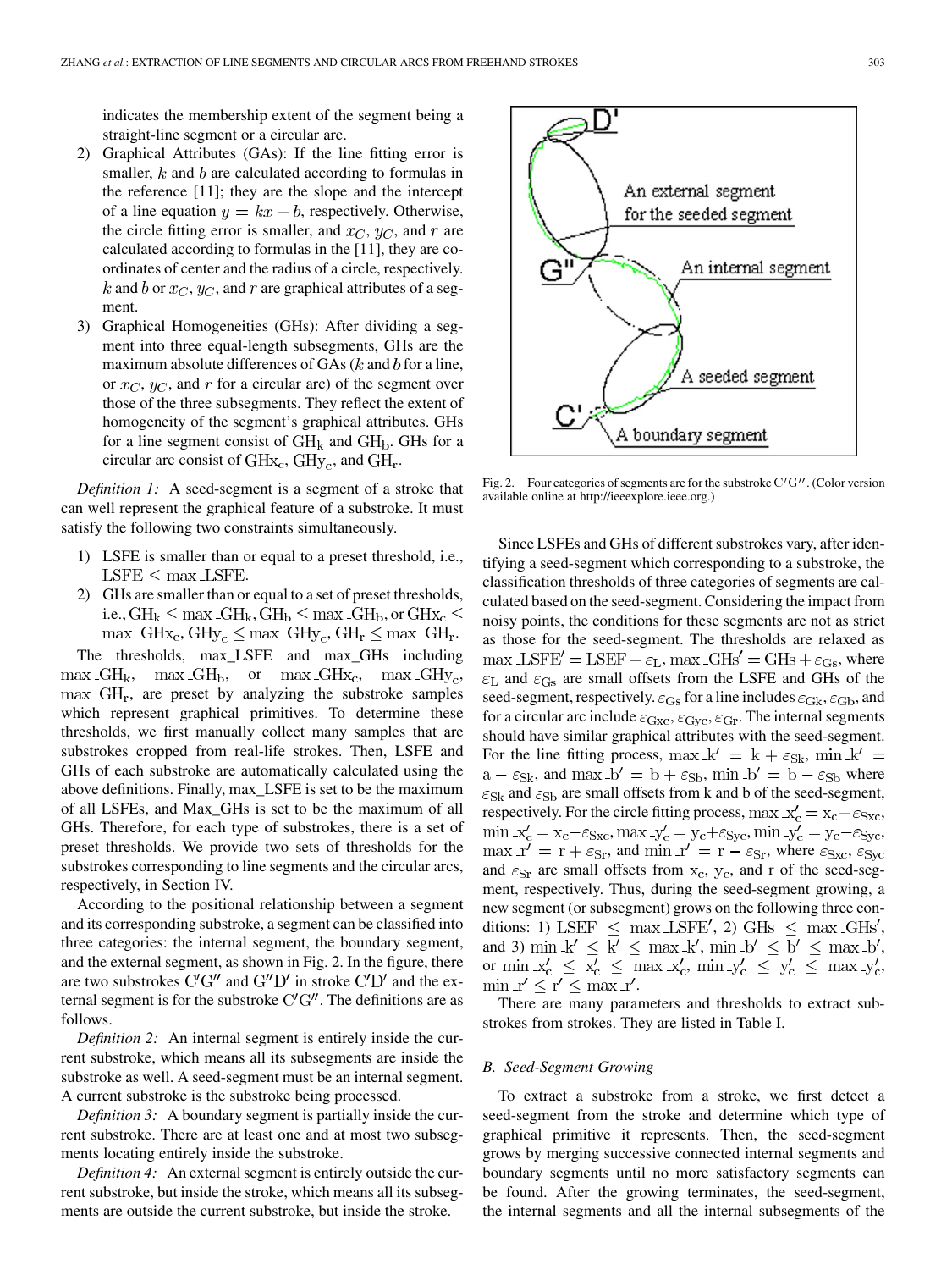| Seed-segment detection                            | <b>Segment Growing</b>                                                                                                             |                                             |                               |  |  |  |
|---------------------------------------------------|------------------------------------------------------------------------------------------------------------------------------------|---------------------------------------------|-------------------------------|--|--|--|
| LSFE $\leq$ max LSFE = 4                          | LSEF's max LSFE' = LSEF + $\varepsilon_L$                                                                                          | $\epsilon_{I} = 2$                          |                               |  |  |  |
| $GH_k \leq max$ $GH_k = 0.01$                     | $GH_k$ ' $\leq$ max $GH_k$ ' $=$ $GH_k$ + $\varepsilon_{Gk}$                                                                       | $\epsilon_{\rm Gk}$ = 0.01                  |                               |  |  |  |
| $GHb \leq max$ $GHb = 6$                          | $\rm{GH}_{h}$ ' $\leq$ max $\rm{GH}_{h}$ ' $=$ $\rm{GH}_{h}$ + $\epsilon$ <sub>Gh</sub>                                            | $\epsilon_{\text{Gb}} = 2$                  |                               |  |  |  |
| $\text{GHz}_c \leq \text{max} \ \text{GHz}_c = 3$ | GHx <sub>c</sub> ' $\leq$ max GHx <sub>c</sub> ' = GHx <sub>c</sub> + $\varepsilon$ <sub>Gxc</sub> = $\epsilon$ <sub>Gxc</sub> = 2 |                                             |                               |  |  |  |
| $GHz_c \leq max$ GHy <sub>c</sub> = 3             | $GHy_c' \leq max$ $GHy_c' = GHy_c + \varepsilon_{Gvc}$                                                                             | $\epsilon_{\rm Gvc} = 2$                    |                               |  |  |  |
| $GH_r \leq max_GH_r = 4$                          | GHr' $\leq$ max GHr' = GHr + $\varepsilon_{\text{Gr}}$                                                                             | $\epsilon_{\rm Gr} = 3$                     |                               |  |  |  |
| k                                                 |                                                                                                                                    | max $k^3 = k + \varepsilon_{Sk}$            | $\epsilon_{Sk} = 0.02$        |  |  |  |
|                                                   | min $k' \leq k' \leq max$ k'                                                                                                       | min $k' = a - \varepsilon_{Sk}$             |                               |  |  |  |
| b                                                 | min $b' \leq b' \leq max b'$                                                                                                       | max $b' = b + \varepsilon_{Sh}$             | $\varepsilon_{\text{Sb}} = 4$ |  |  |  |
|                                                   |                                                                                                                                    | min $b' = b - \varepsilon_{Sh}$             |                               |  |  |  |
| $x_c$                                             | min $x_c' \le x_c' \le max x_c'$                                                                                                   | max $x_c' = x_c + \varepsilon_{Sxc}$        | $\epsilon_{Sxc}$ = 3          |  |  |  |
|                                                   |                                                                                                                                    | $\min x_c' = x_c - \varepsilon_{Sxc}$       |                               |  |  |  |
| Уc                                                | min $v_c' \le v_c' \le max$ $v_c'$                                                                                                 | $max_y^{\bullet} = y_c + \varepsilon_{Syc}$ | $\epsilon_{\text{Syc}} = 3$   |  |  |  |
|                                                   |                                                                                                                                    | $min_y c' = y_c - \varepsilon_{Syc}$        |                               |  |  |  |
| r                                                 | min $r' \le r' \le max r'$                                                                                                         | max $r' = r + \varepsilon_{Sr}$             | $\epsilon_{\rm Sr} = 4$       |  |  |  |
|                                                   |                                                                                                                                    | min $r' = r - \varepsilon_{Sr}$             |                               |  |  |  |

TABLE I PARAMETERS AND THRESHOLDS FOR EXTRACTING GRAPHICS PRIMITIVES FROM STROKES

boundary segments recorded during the growing form the substroke corresponding to a graphics primitive. The detailed algorithm of seed-segment growing is described as follows.

- Step 1: Set the seed-segment as the active segment.
- Step 2: Extract a forward segment candidate connected with the active segment.
- Step 3: If the segment candidate is an internal segment, then set it as the active segment and return to Step 2.
- Step 4: If the segment candidate is a boundary segment, then extract its internal subsegments.
- Step 5: If the backward direction has not been processed, then repeat Steps 1–4 with changing the forward direction to the backward direction. Otherwise, go to Step 6.
- Step 6: A complete substroke corresponding to a graphical primitive is attained.

# IV. EXTRACTION OF LINE SEGMENTS, CIRCULAR ARCS, AND THEIR RELATIONS

The segment length is critical to the overall performance since it directly affects the accuracy of resulting substrokes, the processing time and the boundary precision. Because the speed of pen varies when one sketches in a free way, each stroke is resampled using its minimum gap between original sample points. According to the relationship between the segment length and the substroke extraction performance (provided in Section V), we set the length of a segment to be 16 points, which achieves the best performance result. Furthermore, the thresholds for seedsegment growing are determined. The thresholds max\_LSFE and max\_GHs for line segments and circular arcs are calculated, respectively, after analyzing many samples. The thresholds for seed-segment detection are set as follows: For the line fitting,  $\max_{\text{LSFE}} = 4$ ,  $\max_{\text{GH}_k} = 0.01$ , and  $\max_{\text{GH}_k} =$ 6; for the circle fitting, max LSFE = 4, max  $\text{GHx}_c = 3$ , max  $-GHy_c = 3$ , and max  $-GH_r = 4$ .

# *A. Extraction of Line Segments and Circular Arcs Based on Seed-Segment Growing*

We first identify a seed-segment using point-by-point detection in the stroke. After attaining a segment that satisfies two conditions of a seed-segment for line segments or for circular arcs, we set it as the seed-segment characterizing a substroke. Then, the LSFE, GHs, and GAs of the seed-segment are calculated. Thus, they are adaptive to the current seed-segment growing. For the line fitting process,  $\varepsilon_{\rm L} = 2$ ,  $\varepsilon_{\rm Gk} = 0.01$ ,  $\varepsilon_{\text{Gb}} = 2, \varepsilon_{\text{Sk}} = 0.02$ , and  $\varepsilon_{\text{Sb}} = 4$ . For the circle fitting process,  $\varepsilon_{\rm L} = 2, \varepsilon_{\rm Gxc} = 2, \varepsilon_{\rm Gyc} = 2, \varepsilon_{\rm Gr} = 3, \varepsilon_{\rm Sxc} = 3, \varepsilon_{\rm Syc} = 3$ , and  $\varepsilon_{\rm Sr} = 4$ . Finally, we extract the substroke by growing the seedsegment using the algorithm stated in Section III-B. A group of connected internal segments and boundary segments are attained after the growing terminates. Therefore, the substroke is extracted as a group of connected homogeneous segments.

After extracting a substroke, we continue to scan the stroke for the next substroke by the above process until no seed-segment is detected from the stroke. Fig. 1(b) shows the detected substrokes from the strokes of Fig.  $1(a)$ , where the segments marked by solid rectangles and ellipses are the seed-segments of line segments and circular arcs, respectively. The internal segments and internal subsegments of boundary segments before a seed-segment are marked as dashed ones, those after the seedsegment marked as dotted ones. Although the substrokes contain some noisy points, they are all correctly detected since the extraction parameters are adaptive to each substroke. The substrokes  $A'E''$ ,  $E''F''$  and  $F''B'$  are extracted from stroke  $A'B'$ , and substrokes  $C'G''$  and  $G''D'$  from stroke  $C'D'$  as shown in Fig. 1(b). If the fitted parameters of the seed-segment are used to achieve the corresponding graphics primitive, computational cost can be saved, but the not good result is attained. So, the fitted parameters of the detected segments and starting points and end points of the substroke are used to achieve the fitted result of the substroke. Fig. 1(c) shows the fitted results of the extracted substrokes in black overlapping the original strokes in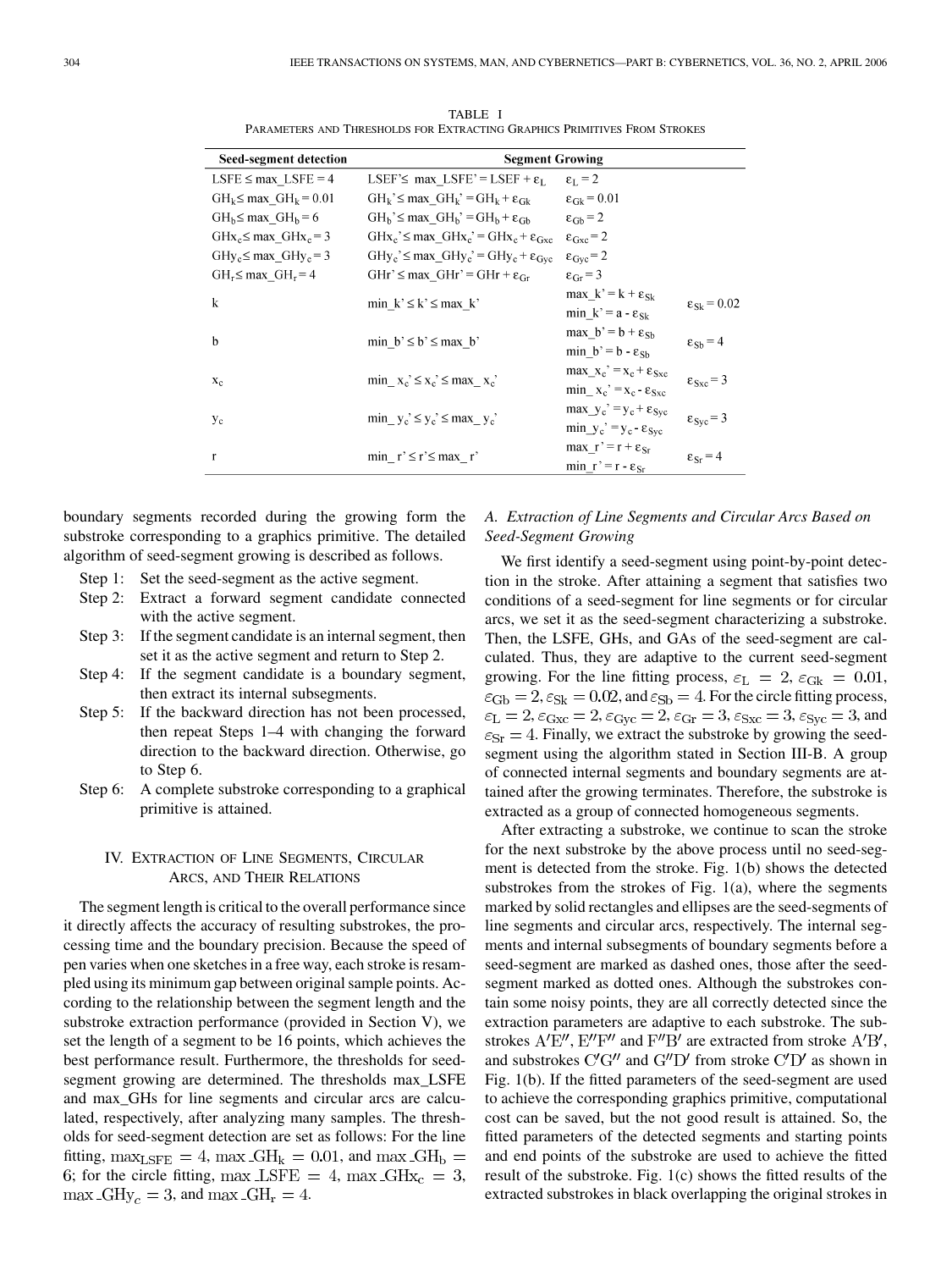green. The fitted line segments  $A'E'''$  and  $H'''B'$ , and the fitted arcs  $F'''G'''$ ,  $C'I'''$  and  $J'''D'$  are shown in Fig. 1(c).

## *B. Determination of the Relations Between the Primitives*

After extracting graphical primitives from a stroke, the relationship between two adjacent primitives can be determined using some rules [\[11](#page-10-0)].

- 1) If two adjacent primitives are both straight lines, and their inclinations is equal or close to  $90^\circ$ , the two lines are perpendicular and their relation is labeled as LLPer; otherwise, they intersect each other and their relation is labeled as LLI. The inclinations tolerance is set as  $\pm 4^{\circ}$  in terms of statistical analysis. We manually collected twenty samples that are pairs of perpendicular lines. Their inclinations are automatically calculated. The differences between 90 and the inclinations are calculated. The tolerance is set to be the maximum absolute value of all differences.
- 2) If they are both circular arcs, the distance between their centers is calculated. If the distance is equal or close to the sum of their radii, the two arcs are externally tangent to each other and their relation is labeled as AATE. The distance tolerance is set as  $\pm 5$  pixels in terms of statistical analysis. If the distance is equal or close to the difference of their radii, the two arcs are internally tangent to each other and their relation is labeled as AATI. The distance tolerance is set as  $\pm 5$  pixels in terms of statistical analysis. Otherwise, they intersect each other and their relation is labeled as AAI. We manually collected thirty samples that are externally tangent circles, circular arcs. Ten samples are ten pairs of circles, ten samples are ten pairs of circular arcs, and ten samples are ten pairs of circles and circular arcs. Their distances of pairs of centers are automatically calculated. Let r1 be the radius of one circle or arc, and r2 be the other, in a pair of circles or arcs. Let r12 be their sum. The differences between distances (between centers) and their r12s are calculated. The tolerance is set to be the maximum of all absolute differences. The distance tolerance for internally tangent is attained using the same way. But in this case, the differences of pairs of radiuses are used. The difference is between a bigger radius and a smaller one.
- 3) If one primitive is a straight line and the other is a circular arc, the distance from the center of the circular arc to the straight line is calculated. If the distance is equal or close to the radius of the circular arc, the straight line is tangential to the circular arc and their relation is labeled as LAT. Otherwise, they intersect each other and their relation is labeled as LAI. The distance tolerance is set as  $\pm 5$ pixels in terms of statistical analysis. We manually collected twenty samples that are pairs of a straight line and a circular arc with tangential relation. Their distances between centers and lines are automatically calculated. The tolerance is set to be the maximum of absolute differences between distances and radius.

The relationship between two not adjacent primitives can be determined using the following rules.

- 1) If they are both straight lines and the inclinations between them is equal or close to  $180^\circ$ , the two lines are parallel and their relation is labeled as LLPar. The inclinations tolerance is set as  $\pm 4^{\circ}$  in terms of statistical analysis. We manually collected twenty samples that are pairs of parallel lines. Their inclinations are automatically calculated. The differences between 180 and the inclinations are calculated. The tolerance is set to be the maximum absolute value of all differences.
- 2) If they are both circular arcs (circles), the distance between their centers is calculated. If the distance is smaller than a distance threshold, the two arcs (circles) are concentric and their relation is labeled as AAC, ACC, CAC, or CCC. The threshold is set as five pixels in terms of statistical analysis. We manually collected 20 samples that are pairs of concentric circles or arcs. Their distances between centers are automatically calculated. The tolerance is set to be the maximum of distances.

The line segments close to the horizontal or vertical direction are identified according to an inclination tolerance. The tolerance is set as  $\pm 4^{\circ}$  in terms of statistical analysis. We manually collected twenty samples that are horizontal line segments. Their inclinations to  $x$  axis are automatically calculated. The tolerance is set to be the maximum of the absolute values of inclinations. The vertical inclinations tolerance is set by analyzing line segments close to the vertical direction as the same way.

Control parameters of adjacent primitives in a stroke can be refined according to their relations and characteristics. The control parameters of a line are starting coordinates and end coordinates, while those of an arc are the coordinates of its center, radius, starting coordinates, end coordinates, starting angle to the  $+X$  axis (let the direction of arc be counter-clockwise), and end angle to the  $+X$  axis. They are adjusted with the following rules.

- 1) Horizontal and vertical lines are first adjusted. If a line is horizontal, then  $y$  values of two end points are averaged, the average value is used to replace  $y$  values of two end points. If a line is vertical, then  $x$  values of two end points are averaged, the average value is used to replace  $x$  values of two end points.
- 2) Each pair of intersection graphics primitives is then adjusted. Two adjacent end points of a pair of primitives are replaced using their intersection point.
- 3) Each pair of concentric circles or arcs or a circle and an arc is then adjusted. Two center points are replaced using their averaged point.
- 4) If a line is tangent to a circular arc, let D be the distance between the line and the center point of the arc, let R be the radius of the arc, let P be the perpendicular point from the center to the line. If the difference between D and R is 0, then the line is extended or\and shorten to P, and the arc also does so. If the difference is not 0, then the arc is moved with a minimum distance to a new center to make the D is equal to R. and then we extend or\and short the line or\and the arc. If an arc is tangent to a line, the line is moved in order to avoiding move its previous primitive.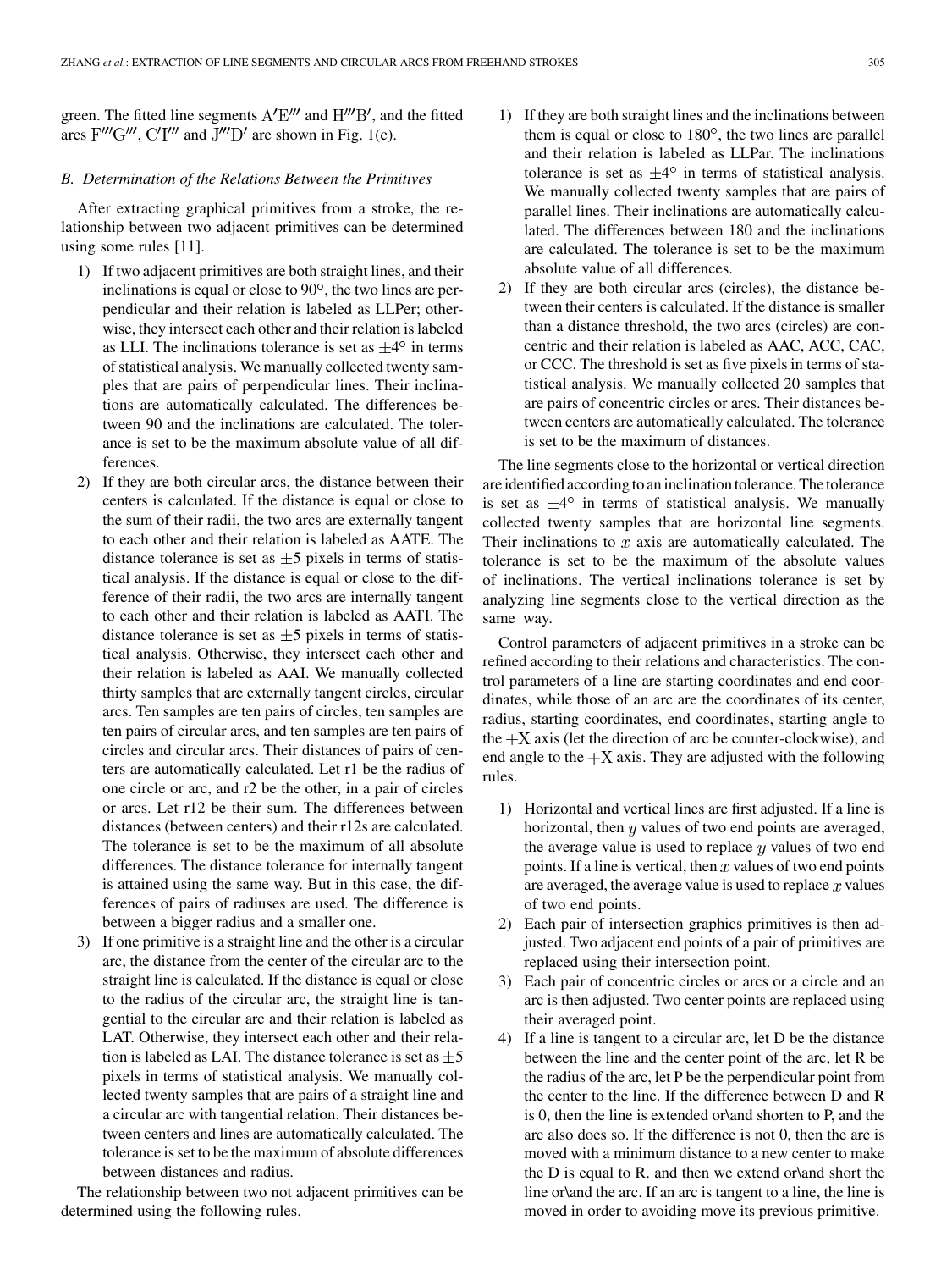

Fig. 3. Hierarchical network for the sketch shown in Fig. 1.

- 5) If an arc is external tangent to another arc, let R1 and R2 be their radiuses, and let D be the distance of their center points, let P be the tangent point. If the D is equal to the sum, then the arcs extended or shorten to P. If the D is not equal to the sum of R1 and R2, then the second arc is moved to a new center to make the D is equal to the sum of R1 and R2.
- 6) If an arc is internal tangent to another arc, let R1 and R2 be their radiuses, and let D be the distance of their center points, let P be the tangent point. If the D is equal to the difference of R1 and R2, then the arcs extended or shorten to P. If the D is not equal to the difference of R1 and R2, then the second arc is moved to a new center to make the D is equal to the difference.

After extracting the information of substrokes from each stroke, the relations between two adjacent boundary graphical primitives in two neighboring strokes with a smaller gap and those between two not adjacent primitives in different strokes can be determined using the above-described rules. The gap tolerance is set as four pixels according to statistical analysis. We manually collected twenty samples that are pairs of adjacent boundary graphical primitives in two neighboring strokes. Their distances between adjacent points of adjacent boundary graphical primitives are automatically calculated. The tolerance is set to be the maximum of distances. Two involved boundary graphical primitives are adjusted with rules 2, 4, and 5 mentioned above to adjust graphics primitives in strokes. Fig. 1(d) shows the refined graphical primitives in black for fitted ones of Fig. 1(c).

# *C. Constructing the Hierarchical Network of a Sketch for Compact Representation*

With substrokes' types, fitted parameters, control parameters, attributes, and the relations between graphical primitives, a stroke can, thus, be compactly represented using an associated network. In the network of a stroke, a node represents the type, fitted parameters, control parameters, and attributes of a substroke while a link between two nodes represents the relations between the two graphical primitives. The type of a substroke

is either line or arc. The fitted parameters for a line include  $k$ and b, while those for a circle include  $x_c$ ,  $y_c$ , and r. The control parameters for a line segment include starting coordinates and end ones, while those for a circular arc include center, radius, starting coordinates, end coordinates, starting angle, and end angle. The relations between two graphical primitives include: 1) LLI: nonperpendicular intersection between lines; 2) LLPer: perpendicular intersection between lines; 3) LLPar: parallel between straight lines; 4) AAI: intersection between arcs; 5) AATI: internal tangency between two arcs; 6) AATE: external tangency between two arcs; 7) AAC (ACC, CAC, or CCC): concentric between circular arcs (circles); 8) LAI (ALI): intersection between a line and an arc; 9) LAT (ALT): tangency between a line and an arc.

A sequence of strokes composes a sketch, which can, thus, be represented as a hierarchical structure after constructing the associated network of strokes. In the network, the top-level object is the sketch, which in turn consists of strokes and their relations locating the second level. Substrokes extracted from strokes become the third-level objects. Two adjacent graphical primitives in the same stroke share a common point, by which they are associated. The two adjacent strokes are also associated at a common boundary point. The fourth-level objects in the network are control points. Fig. 3 shows an associated network constructed from the sketch shown in Fig. 1.

Therefore, the associated network of a sketch satisfies the requirement of a compact representation of a sketch as a bridge from stroke recognition to sketch understanding. It can provide sufficient information for extracting lexical, syntactic, and semantic information in subsequent phases for sketch understanding [[22\]](#page-10-0).

### V. EXPERIMENTS AND PERFORMANCE ANALYSIS

Based on the proposed approach, a software prototype has been developed in Visual C++ R6.0 by authors. This section presents performance evaluation in terms of experimental results with real-life sketches and quantitative analyses based on ground-truth data.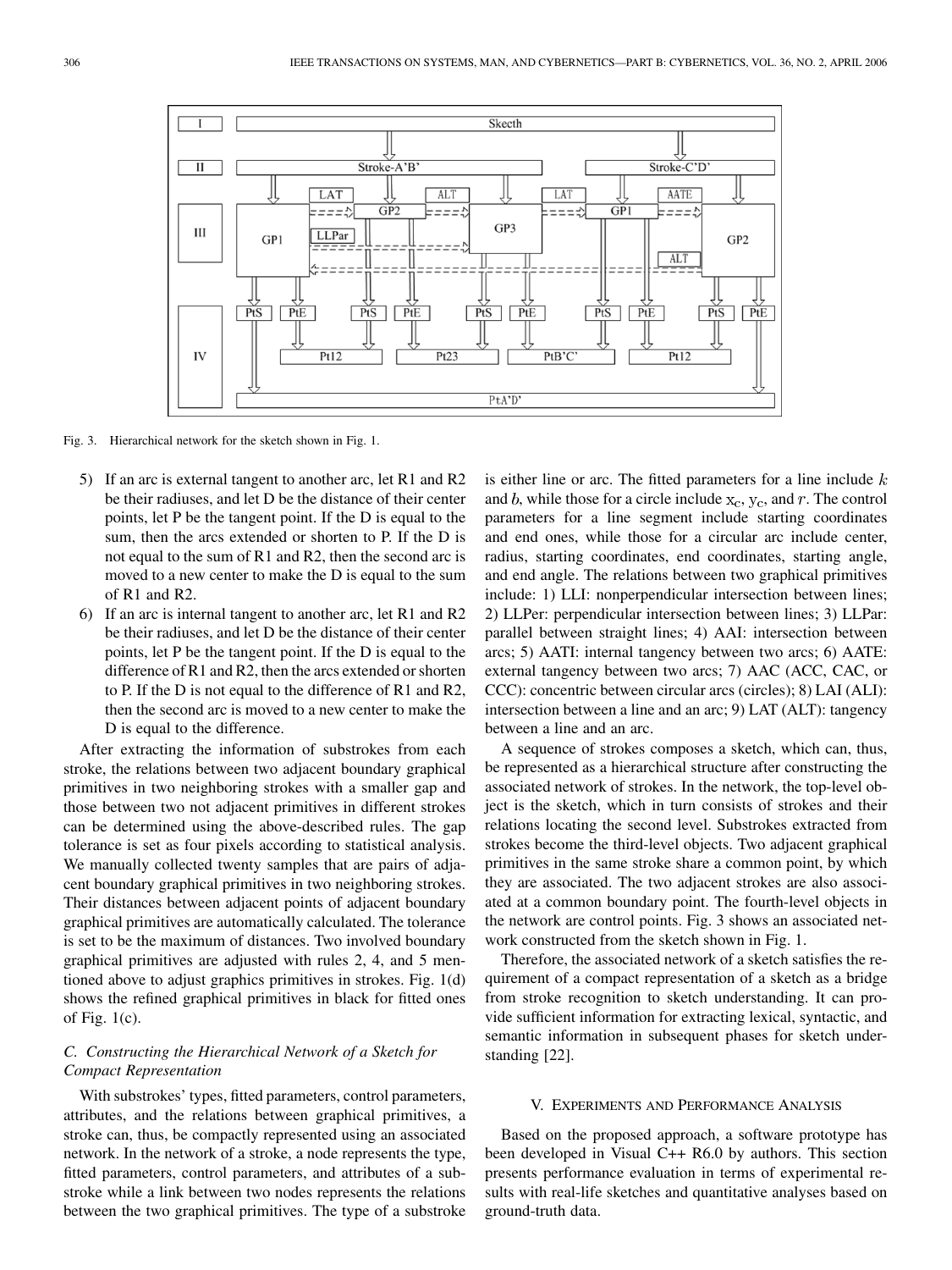

Fig. 4. Graphical primitives extracted from a sketch with part shape. (a) A sketch with four strokes  $A'B'$ ,  $C'D'$ ,  $E'F'$ ,  $G'H'$ . Substrokes  $A'I''$ ,  $I''J''$ ,  $J''K''$ ,  $K''B'$  are extracted from stroke A'B', C'L'', L''M'', M''D' from C'D', E'N", NO", O"P", P"Q", Q"F' from E'F', and G'R", R"S",  $S''T''$ ,  $T''H'$  from  $G'H'$ . (b) Refined, ground-truth graphical primitives of the sketch are labeled in black and blue, respectively. (Color version available online at http://ieeexplore.ieee.org.)

#### *A. Experimental Results*

Many sketches have been tested on our software prototype. The SoundWay Pen [[23\]](#page-10-0), from Beijing ChineseStar Cyber Technology Limited, is used to sketch graphical objects on paper, and the point coordinates for each stroke are captured by the prototype. Pen positions are sampled at 60 points/s and at 100 dpi. More experimental results are shown in Figs. 4–6.

To make a quantitative evaluation on the extracted results, the ground-truth data are used as a reference. As the ground-truth graphical primitives cannot be obtained by any automatic processing, they [Fig. 1(d), Fig. 4(b), Fig. 5(b), and Fig.  $6(b)$ ] are manually detected by a professional engineer. They are displayed in blue color overlapping on the original stroke in green.

The discrepancy between the extracted graphical primitives and the ground-truth ones can be used to evaluate the performance of the proposed approach. A substantial disagreement of the object number indicates a large discrepancy between the



Fig. 5. Graphical primitives extracted from a sketch with flower shape. (a) A sketch with three strokes, A'B', C'D', E'F'. Substrokes A'G",  $\vec{G}'' \vec{H}''$ ,  $H''I'', I''J'', J''B'$  are extracted from A'B', and C'K", K"L", L"M", M"N", N"O", O"P", P"Q", Q"R", R"D" from C'D', E'S", S"F' from  $E'F'$ . (b) Refined, ground-truth graphical primitives of the sketch are labeled in black and blue, respectively. (Color version available online at http://ieeexplore.ieee.org.)

ground-truth ones and the detected ones. The graphical primitive detection error (GPDE) indicating the relative percent of the wrongly detected graphical primitives over the ground-truth ones is employed. The GPDE is defined as

$$
\text{GPDE} = \frac{|N_r - N_c|}{N_r} \times 100\%
$$

where  $N_c$  is the number of the correctly detected graphical primitives and  $N_r$  is the number of the detected ones. The smaller the GPDE is, the better the detection rate is. Distance errors of control points of detected primitives over those of reference ones also provide useful discrepancy measures. The maximum control point discrepancy  $(CPD_M)$  characterizing the maximum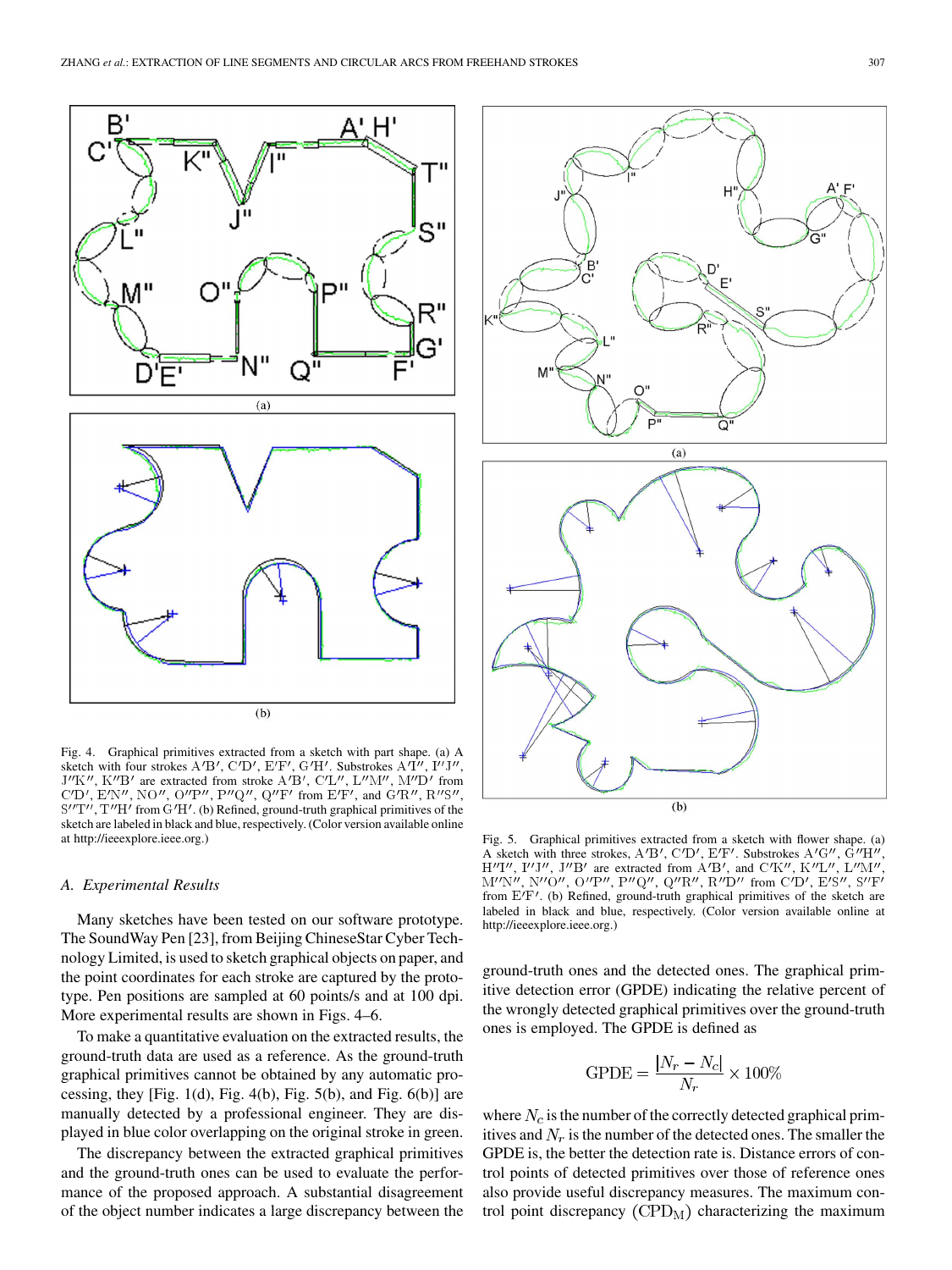

Fig. 6. Graphical primitives extracted from a sketch with externally and internally tangent arcs. (a) A sketch with two strokes,  $A'B'$  and  $C'D'$ . Substrokes  $A'E''$ ,  $E''B'$  are extracted from  $A'B'$ ,  $C'F''$ ,  $F''D'$  from C'D'. (b) Refined, ground-truth graphical primitives of the sketch are labeled in black and blue, respectively. (Color version available online at http://ieeexplore.ieee.org.)

distance error between the control points of detected primitives and those of ground-truth ones is employed. The  $\text{CPD}_{\text{M}}$  is defined as

$$
CPD_M = \max(D_i)
$$

where  $D_i$  is the distance between a control point of a correctly detected graphical primitive and its corresponding control point of the ground-truth one. If a substroke is wrongly detected,  $D_i$ is the maximum distance between all points on a line segment or a circular arc detected and a circular arc or a line as referenced one. The smaller  $\text{CPD}_{\text{M}}$  is, the higher the extraction accuracy is.

The evaluation results of extracted graphical primitives, e.g., Fig. 1(d), Fig. 4(b), Fig. 5(b), and Fig. 6(b), compared with the ground-truth graphical primitives, e.g., Fig. 1(d), Fig. 4(b), Fig. 5(b), and Fig. 6(b), are given in Table II.

Table II demonstrates that the detection error and extraction discrepancy of the proposed approach is low. Our test data set not listed in Table II has 83 sketches containing 1023 strokes and 4320 substrokes. Actually, their GPDE and  $\text{CPD}_{\text{M}}$  are below 15% and eight pixels, respectively.

The processing time is another important performance index. Table II lists the processing time (tested on a PC with PIII 1150-Mhz CPU and 256 M RAM) of extracting graphical primitives in several sketches. Our test data set, maximum time for extracted primitives is smaller than 0.012 s. We find that the processing time is proportional to the number of graphical primitives, but not the number of strokes. This is because we use the scanning scheme to detect the seed-segments, which passes the noninteresting segments quickly.

TABLE II EVALUATION OF OUR APPROACH

| Item<br>Label  | Number<br>of strokes | Number of<br>primitives | <b>GPDE</b> | CPD <sub>M</sub><br>(pixels) | Time for each<br>primitive (seconds) |
|----------------|----------------------|-------------------------|-------------|------------------------------|--------------------------------------|
| 1(Figure 1)    |                      |                         | $0\%$       |                              | 0.008                                |
| 2(Figure 4)    |                      | 16                      | 0%          |                              | 0.011                                |
| 3(Figure 5)    |                      | 14                      | 10%         |                              | 0.009                                |
| $4$ (Figure 6) |                      |                         | $0\%$       |                              | 0.005                                |

TABLE III PERFORMANCE PROFILES OVER DIFFERENT SEGMENT LENGTHS

| Segment length<br>(points) | <b>GPDE</b> | CPD <sub>M</sub><br>(pixels) | <b>Processing time Boundary scale</b><br>(seconds) | (points) | <b>SSP</b> |
|----------------------------|-------------|------------------------------|----------------------------------------------------|----------|------------|
| 13                         | $0\%$       |                              | 0.05                                               |          | 0.230      |
| 16                         | $0\%$       |                              | 0.04                                               | 6        | 0.290      |
| 19                         | $0\%$       |                              | 0.04                                               |          | 0.185      |
| 22                         | $0\%$       |                              | 0.05                                               |          | 0.100      |



Fig. 7. Segmentation point detection results using two other approaches. (a) Segmentation points, marked by small circles, identified with the speed-threshold approach. (b) Segmentation points, marked by small circles, identified with the distance sign change approach.

#### *B. Segment Length Selection*

The segment length is a major parameter in the proposed approach. It impacts the performance in three aspects: the accuracy of resulting graphical primitives, the processing time, and the boundary scale. Generally, a smaller segment (as long as it is) will increase accuracy of detected graphical primitives, but it takes much more processing time and is more sensitive to noisy points. Since the boundaries of detected substrokes are approximated using the segments and subsegments, smaller segments are sure to produce more precise boundaries. To determine which segment size is the best, we design a segment size priority (SSP) computation as follows:

 $SSP = 1 - (\alpha \times Error + \beta \times Time + \gamma \times Boundary Scale)$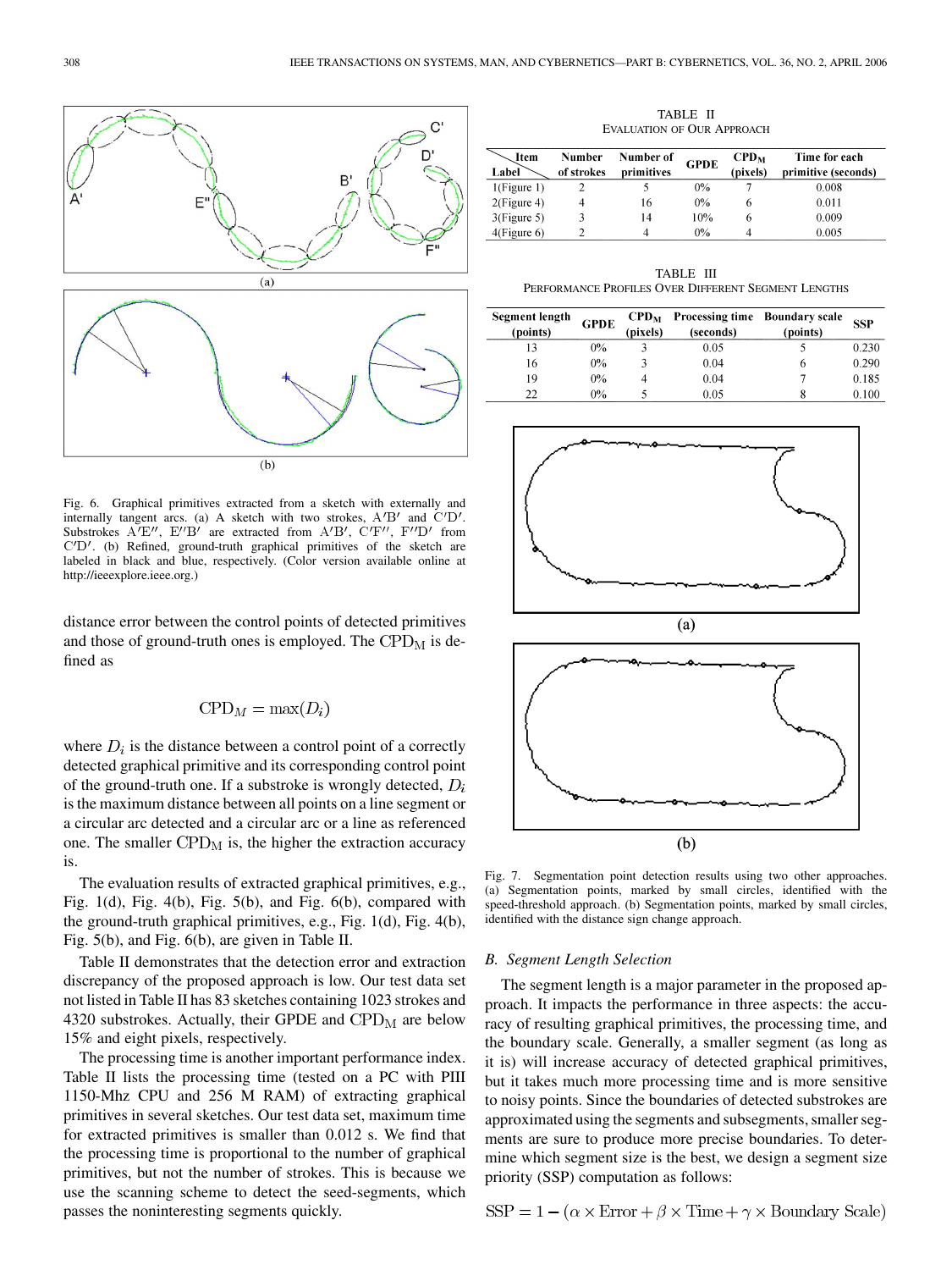| Approach                                                    | Speed-threshold | Distance sign       | <b>Fuzzy logical</b> | Multi-scale  | The proposed                   |
|-------------------------------------------------------------|-----------------|---------------------|----------------------|--------------|--------------------------------|
| Characteristic                                              | approach [7]    | change approach [7] | approach $[4, 5]$    | approach [9] | approach                       |
| <b>Processing level</b>                                     | Point           | A window of Points  | Points               | Point        | Segment<br>(A group of points) |
| Utilization of a priori<br>knowledge                        | Little          | Little              | Much                 | Moderate     | Moderate                       |
| <b>Result type</b>                                          | Points          | Points              | Points               | Points       | Graphical<br>primitives        |
| Post processing<br>burden                                   | Much            | Much                | Much                 | Much         | N <sub>0</sub>                 |
| <b>Noise sensitivity</b>                                    | High            | High                | High                 | Very low     | Very low                       |
| <b>Computational cost</b><br>(seconds of each<br>primitive) | 0.003           | 0.004               | 0.007                | 0.02         | 0.012                          |
| <b>Primitive recognition</b><br>accuracy $(\% )$            | 74              | 69                  | 82                   | 86           | 85                             |
| <b>Primitive distance</b><br>accuracy (pixels)              | 9               | 11                  | 10                   | 9            | 8                              |

TABLE IV COMPARISON AMONG FIVE GRAPHICAL PRIMITIVE EXTRACTION APPROACHES

where  $\alpha$ ,  $\beta$  and  $\gamma$  are the performance weights of the substroke error, the processing time, and the boundary approximation scale, respectively. The higher the SSP, the higher the extraction accuracy. Since the aim of our application is to identify the substrokes and to fit them and determine their relations, the substroke accuracy is important. The processing time is also important to meet the rapid processing requirement for sketch recognition application. However, the boundary approximation scale is less important because small approximation errors do not affect the fitting parameter estimation and relationship determination. Therefore, we set  $\alpha = 0.4$ ,  $\beta = 0.4$ , and  $\gamma = 0.2$ in our segment size selection. When calculating SSP, each performance value is divided by the maximum of its column to be normalized into [0,1].

Table III shows the performance profiles for Fig. 1 when the subsegment length varies from five to eight points, where the subsegment length must be larger than three since at least three points not lying on the same line determine a circle. The boundary approximation scale is the same as the length of a subsegment. The result is that the SSP corresponding to six points reaches the highest. Many other profiles of sketches validate this. Therefore, we set the subsegment length to be six points in our approach, and the segment length is 16 points.

## *C. Comparisons With Other Approaches*

Fig. 7 shows graphical primitive extraction results using two other methods. Fig. 7(a) shows the segmentation points detected from the sketch of Fig. 1(a) using the speed-threshold approach [\[7](#page-10-0)]. In order to extract the substrokes correctly, a post-processing is necessary to delete some false positives. For example, Davis [\[6](#page-10-0)] uses an average-based filter to reduce false positives. But it is difficult to choose an appropriate filter that will achieve satisfactory results for all strokes in a sketch. Fig. 7(b) shows the segmentation points detected from the sketch of Fig. 1(a) using the distance sign change approach [\[7](#page-10-0)]. A post-processing is performed to delete some false positives.

Due to the point-level operation, the two substrokes contain some noisy points and have less accurate boundaries. Comparing with the graphical primitives shown in Fig. 1(d), we find that our proposed approach produces more satisfactory results.

The proposed approach and four other approaches are further compared in eight aspects, including processing level, utilization of *a priori* knowledge, result type, post processing burden, noise sensitivity, computational cost, primitive recognition accuracy, and primitive distance accuracy. The other four approaches are the speed-threshold approach [[7\]](#page-10-0), the distance sign change approach [\[7](#page-10-0)], the fuzzy logical approach [\[4](#page-10-0)], [\[5](#page-10-0)], and the multiscale-based approach [[9\]](#page-10-0). The comparison results among these approaches and our proposed approach are listed in Table IV, which shows that our proposed approach possesses more advantages than other approaches, especially in the substroke accuracy and the noise insensitivity. Therefore, the proposed approach can achieve satisfactory results for extracting line segments and circular arcs in strokes, even in noisy conditions.

# *D. Discussions*

With the experimental results and performance analyses, we conclude that the proposed approach has four major advantages.

- 1) Using segmental homogeneity features instead of using the local feature of points, this approach is neither sensitive to the inhomogeneous graphical features in the point level nor sensitive to the local noises.
- 2) The segment growing is able to directly obtain the entire substroke; therefore, no post processing is needed.
- 3) The extraction thresholds are adaptive to each substroke; therefore, the proposed approach can extract different types of substrokes in the same stroke.
- 4) The control parameters of primitives are attained using fitted results and their relations. So, the accuracy of graphical primitive extraction is greatly improved and a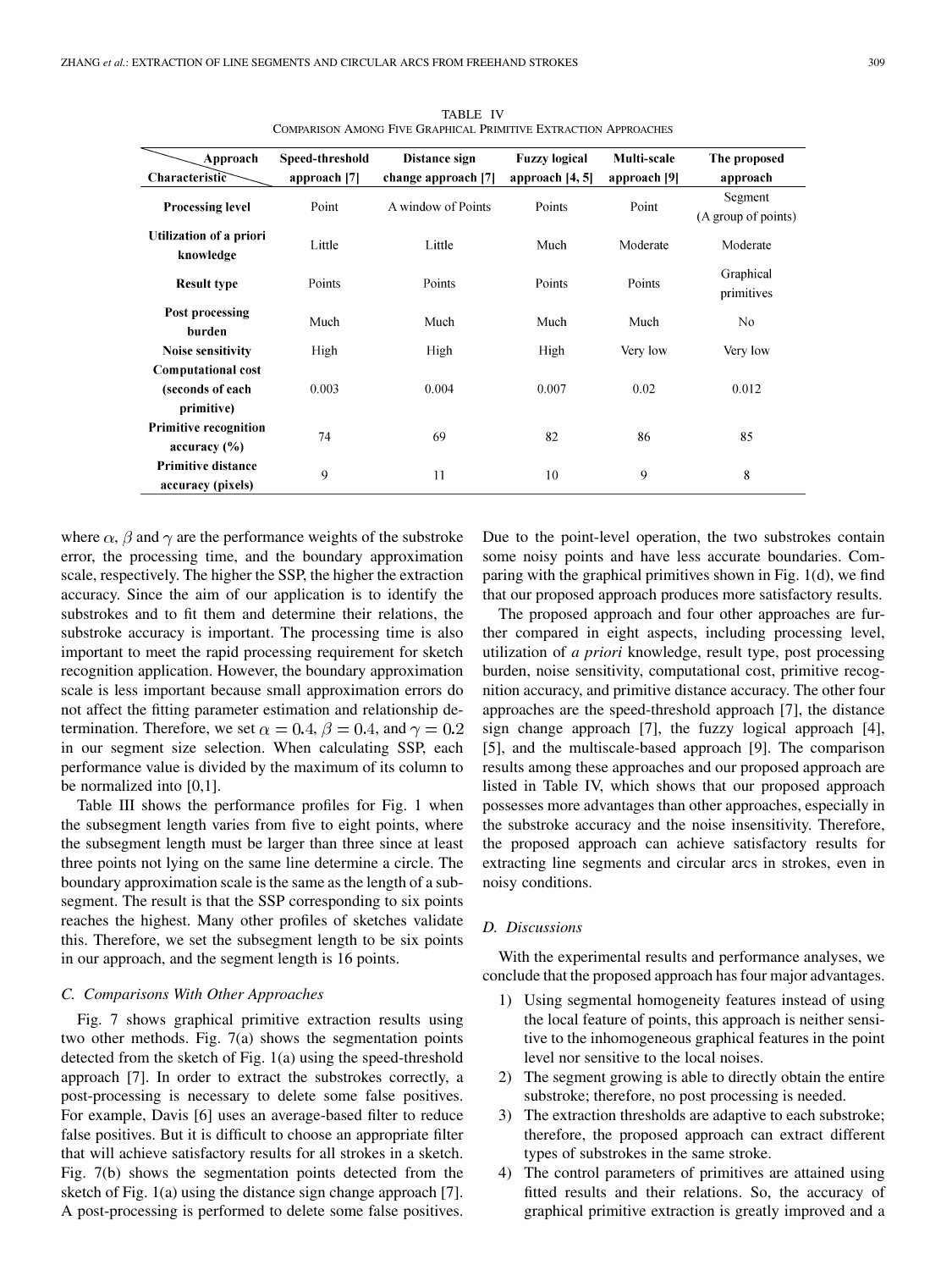<span id="page-10-0"></span>perfect visual representation for rough sketches can be attained.

# VI. CONCLUSION

This paper introduces the segmental homogeneity feature, including the LSFE, the graphical attributes, and the graphical homogeneity, to improve the adaptability to the graphical nonhomogeneity in the point level. This paper further proposes a seeded-segment growing algorithm based on the segmental graphical homogeneity feature. With this algorithm, one can successfully detect substrokes in their entireties even with the interference of noisy points. The proposed approach is applied to the extraction of graphical primitives corresponding to substrokes in strokes. Identifying graphical primitives in the segment level rather than in the point level improves the extraction accuracy and efficiency. The accurate substrokes act as the starting points for their fitting. Fitted results and their relations are used to calculate the control parameters of graphical primitives, which further improves accuracy. Complete information of graphical primitives is finally engaged to construct a hierarchical network for a sketch.

We have tested the proposed approach using many real-life sketches on our software prototype. The performance analyses are reported in detail, including the experimental results, the performance evaluation, and the comparison with other methods. The analyses confirm that the proposed approach is effective and robust.

#### **REFERENCES**

- [1] P. Agar and K. Novins, "Polygon recognition in sketch-based interfaces with immediate and continuous feedback," in *Proc. 1st Int. Conf. Computer Graphical and Interactive Techniques in Australasia and South East Asia*, Melbourne, Australia, Feb. 2003, pp. 147–150.
- [2] L. Schomaker, "From handwriting analysis to pen-computer applications," *Electron. Commun. Eng. J.*, vol. 10, no. 3, pp. 93–102, 1998.
- [3] A. Apte, V. Vo, and T. D. Kimura, "Recognizing multi-stroke geometric shapes: An experimental evaluation," in *Proce. ACM Symp. User Interface Software and Technology*, Atlanta, GA, Nov. 1993, pp. 121–128.
- [4] S. F. Qin, D. K. Wright, and I. N. Jordanov, "On-line segmentation of freehand sketches by knowledge-based nonlinear thresholding operations," *Pattern Recognit.*, vol. 34, no. 10, pp. 1885–1893, 2001.
- [5]  $\rightarrow$  "From on-line sketching to 2-D and 3-D geometry: A system based on fuzzy knowledge," *Comput.-Aided Design*, vol. 32, no. 14, pp. 851–866, 2000.
- [6] R. Davis, "Sketch understanding in design: Overview of work at the MIT Lab," in *Proc. Amer. Assoc. Artificial Intelligence Spring Symp.*, Palo Alto, CA, Mar. 2002, pp. 24–31.
- [7] C. Calhoun, T. F. Stahovich, T. Kurtoglu, and L. B. Kara, "Recognizing multi-stroke symbols," in *Proc. Amer. Assoc. Artificial Intelligence Spring Symp.*, Palo Alto, CA, Mar. 2002, pp. 15–23.
- [8] T. M. Sezgin, T. Stahovich, and R. Davis, "Sketch based interfaces: early processing for sketch understanding," in *Proc. Perceptive User Interfaces Workshop*, Lake Buena Vista, FL, Nov. 2001, pp. 1–8.
- [9] T. M. Sezgin, "Feature Point Detection and Curve Approximation for Early Processing of Freehand Sketches," M.S. thesis, Dept. EECS, Mass. Inst. Technol., Cambridge, May 2001.
- [10] M. Shpitalni and H. Lipson, "Classification of sketch strokes and corner detection using conic sections and adaptive clustering," *Trans. ASME J. Mech. Design*, vol. 119, no. 2, pp. 131–135, 1997.
- [11] K. Z. Chen, X. W. Zhang, Z. Y. Ou, and X. A. Feng, "Recognition of digital curves scanned from paper drawings using genetic algorithms," *Pattern Recognit.*, vol. 36, no. 1, pp. 123–130, 2003.
- [12] J. Song, F. Su, C. Tai, and S. Cai, "An object-oriented progressive-simplification based vectorization system for engineering drawings: model, algorithm and performance," *IEEE Trans. Pattern Anal. Mach. Intell.*, vol. 24, no. 8, pp. 1048–1060, Aug. 2002.
- [13] M. Marji and P. Siy, "A new algorithm for dominant points detection and polygonization of digital curves," *Pattern Recognit.*, vol. 36, no. 10, pp. 2239–2251, 2003.
- [14] G. Dudek and J. K. Tsotsos, "Shape representation and recognition from multiscale curvature," *Comput. Vis. Image Understand.*, vol. 68, no. 2, pp. 170–189, 1997.
- [15] P. L. Rosin and G. A. W. West, "Nonparametric segmentation of curves into various representations," *IEEE Trans. Pattern Anal. Mach. Intell.*, vol. 17, no. 12, pp. 1140–1153, Dec. 1995.
- [16] N. S. Netanyahu, V. Philomin, A. Rosenfeld, and A. J. Stromberg, "Robust detection of straight and circular road segments in noisy aerial images," *Pattern Recognit.*, vol. 30, no. 10, pp. 1673–1686, 1997.
- [17] H.-T. Sheu and W.-C. Hu, "Multiprimitive segmentation of planar curves—a two-level breakpoint classification and tuning approach," *IEEE Trans. Pattern Anal. Mach. Intell.*, vol. 21, no. 8, pp. 791–797, Aug. 1999.
- [18] C. Ichoku, B. Deffontaines, and J. Chorowicz, "Segmentation of digital plane curves: a dynamic focusing approach," *Pattern Recognit. Lett.*, vol. 17, pp. 741–750, 1996.
- [19] A. Albano, "Representation of digitized contours in terms of conic arcs and straight-line segments," *Comput. Graph., Image Process.*, vol. 23, pp. 860–870, 1974.
- [20] T. Igarashi, S. Matsuoka, S. Kawachiya, and H. Tanaka, "Interactive beautification: a technique for rapid geometric design," in *Proc. 10th Annu. ACM Symp. User Interface Software and Technology*, Banff, AB, Canada, Oct. 1997, pp. 105–114.
- [21] J. A. Landay and B. A. Myers, "Sketching interfaces: Toward more human interface design," *IEEE Computer*, vol. 34, no. 3, pp. 56–64, Mar. 2001.
- [22] R. W. Ferguson and K. D. Forbus, "A cognitive approach to sketch understanding," in *Proc. Amer. Assoc. Artificial Intelligence Spring Symp.*, Palo Alto, CA, Mar. 2002, pp. 45–50.
- [23] Beijing ChineseStar Cyber Technology, Ltd.*http://www.cstar.com.cn/ soundway/shwb.asp* [Online]



**Xiwen Zhang** (M'01) received the B.S. degree in chemical equipment and mechanics from the Fushun Institute of Petrol (the Liaoning University of Petroleum and Chemical Technology since March 2002), Fushun, China, in 1995, and the Ph.D. degree in mechanical manufacturing and automation from the Dalian University of Technology, Dalian, China, in 2000.

Currently, he is a Postdoctoral Fellow with the Department of Computer Science and Engineering, The Chinese University of Hong Kong, Hong Kong. Since

October 2002, he has been with Institute of Software, The Chinese Academy of Sciences, Beijing, and has been an Associate Research Professor since January 2003. From October 2000 to September 2002, he was a Postdoctorate in computer science and technology at the State Key Laboratory of Novel Software Technology, Department of Computer Science and Technology, Nanjing University, Nanjing, China. His research interests include human computer interaction, sketch understanding, computer vision, artificial intelligence, medical image analysis, and understanding of scanned engineering drawings.



**Jiqiang Song** (S'99–M'02) received the B.S. degree in computer science and the Ph.D. degree in computer science and applications from Nanjing University, Nanjing, China, in 1996 and 2001, respectively.

He is currently a member of Professional Staff of the Hong Kong Applied Research and Technology Institute, Hong Kong. He was a Postdoctoral Fellow with the Department of Computer Science and Engineering, The Chinese University of Hong Kong, from 2001 to 2004. His research interests include graphics recognition, automatic interpretation of engineering

drawings, and image/video processing and video compression, and he has published over 30 papers in these areas.